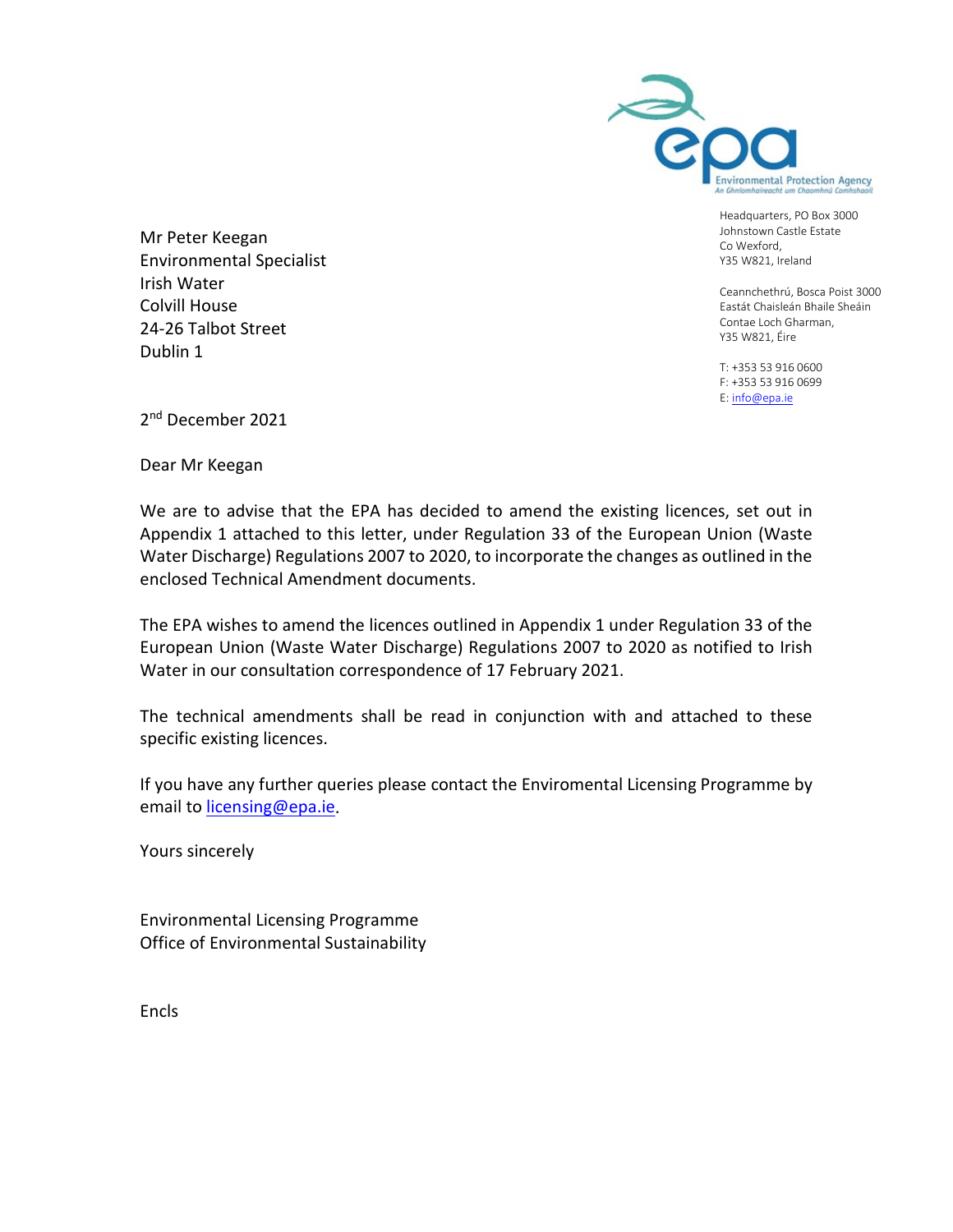Appendix 1: Technical Amendments to Licence Reg Nos:-

| D0001-01 | Portlaoise                                                                |
|----------|---------------------------------------------------------------------------|
| D0002-01 | Upper Liffey Valley Regional Sewerage Scheme                              |
| D0004-02 | Lower Liffey Valley Regional Sewerage Scheme                              |
| D0007-01 | Athlone Town and Environs                                                 |
| D0008-01 | Mullingar Town and Environs                                               |
| D0009-01 | Letterkenny                                                               |
| D0010-01 | Greystones                                                                |
| D0011-01 | <b>Killybegs</b>                                                          |
| D0012-01 | <b>Wicklow Town and environs</b>                                          |
| D0013-01 | Limerick City and Environs                                                |
| D0014-01 | Sligo and Environs                                                        |
| D0015-01 | Tramore                                                                   |
| D0016-01 | <b>Ballina Agglomeration</b>                                              |
| D0017-01 | Dungarvan                                                                 |
| D0018-01 | Kilkenny City and Environs                                                |
| D0019-01 | Castletroy and its environs                                               |
| D0020-01 | Cavan                                                                     |
| D0021-01 | Malahide                                                                  |
| D0022-01 | <b>Waterford City</b>                                                     |
| D0023-01 | Balbriggan Skerries                                                       |
| D0024-01 | Swords                                                                    |
| D0026-01 | <b>Thurles</b>                                                            |
| D0028-01 | Carlow Town and Environs and sections of<br>Graiguecullen in County Laois |
| D0029-01 | Enniscorthy                                                               |
| D0030-02 | <b>Wexford Town</b>                                                       |
| D0031-01 | Tuam                                                                      |
| D0032-01 | <b>Ballinasloe Town and Environs</b>                                      |
| D0033-01 | Cork City                                                                 |
| D0034-01 | Greater Dublin Area Agglomeration                                         |
| D0035-01 | Clonmel                                                                   |
| D0036-01 | New Ross Town and Environs                                                |
| D0037-01 | Killarney                                                                 |
| D0039-01 | Tullamore                                                                 |
| D0040-01 | Tralee                                                                    |
| D0041-01 | Drogheda                                                                  |
| D0042-01 | Monksland                                                                 |
| D0043-01 | <b>Blarney and Environs</b>                                               |
| D0044-01 | Carrigtwohill and Environs                                                |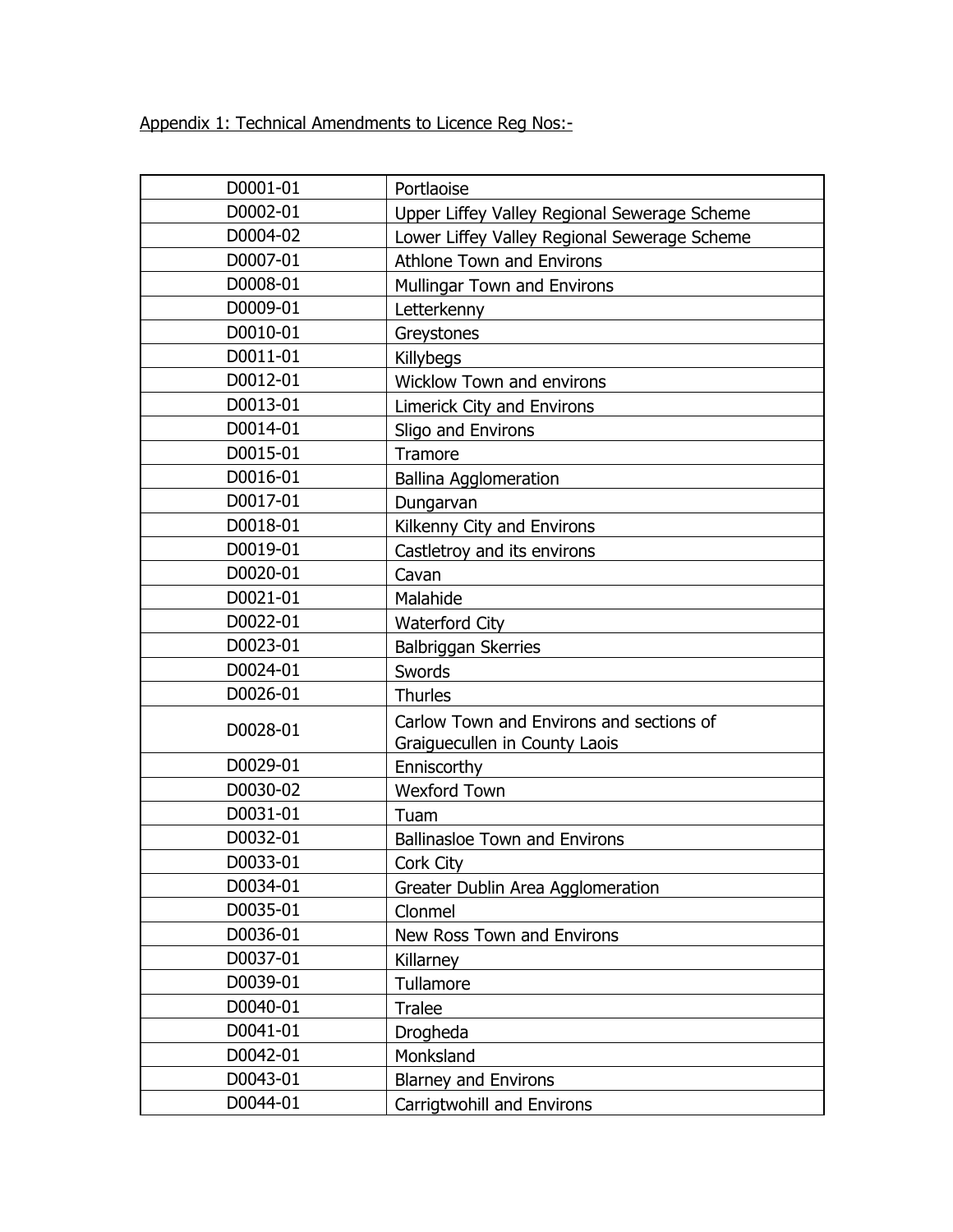| D0045-01 | Shannon Town                                             |
|----------|----------------------------------------------------------|
| D0046-01 | Courtown/Gorey                                           |
| D0047-01 | Castlebar Waste Water Treatment Plant &<br>Agglomeration |
| D0048-01 | <b>Ennis North</b>                                       |
| D0050-01 | Galway                                                   |
| D0051-01 | <b>Clonakilty and Environs</b>                           |
| D0052-01 | Mallow                                                   |
| D0053-01 | <b>Dundalk</b>                                           |
| D0054-01 | Cobh                                                     |
| D0055-01 | <b>Westport Agglomeration</b>                            |
| D0056-01 | Midleton                                                 |
| D0057-01 | Crosshaven-Carrigaline-Ringaskiddy                       |
| D0058-01 | Fermoy Town & Environs                                   |
| D0059-01 | Navan                                                    |
| D0060-01 | Longford Town                                            |
| D0061-01 | Monaghan                                                 |
| D0063-01 | Blessington                                              |
| D0064-01 | Carnew Wastewater Treatment Works                        |
| D0065-01 | <b>Knock</b>                                             |
| D0066-01 | Cong                                                     |
| D0067-01 | Killala                                                  |
| D0068-01 | Swinford                                                 |
| D0069-01 | Ballyhaunis                                              |
| D0070-01 | <b>Ballinrobe Town</b>                                   |
| D0071-01 | Claremorris                                              |
| D0072-01 | <b>Achill Island Central</b>                             |
| D0073-01 | Crossmolina                                              |
| D0074-01 | <b>Belmullet</b>                                         |
| D0076-01 | Sixmilebridge                                            |
| D0077-01 | Lisdoonvarna                                             |
| D0078-01 | Kilkee                                                   |
| D0079-01 | Newmarket on Fergus                                      |
| D0080-01 | Lahinch                                                  |
| D0081-01 | Ennistymon                                               |
| D0084-01 | <b>Belturbet</b>                                         |
| D0085-01 | Bailieborough                                            |
| D0086-01 | Rathdrum Wastwater Treatment Works                       |
| D0087-01 | Kilcoole and Environs                                    |
| D0088-01 | <b>Enniskerry and Environs</b>                           |
| D0089-01 | <b>Baltinglass Wastewater Treatment Works</b>            |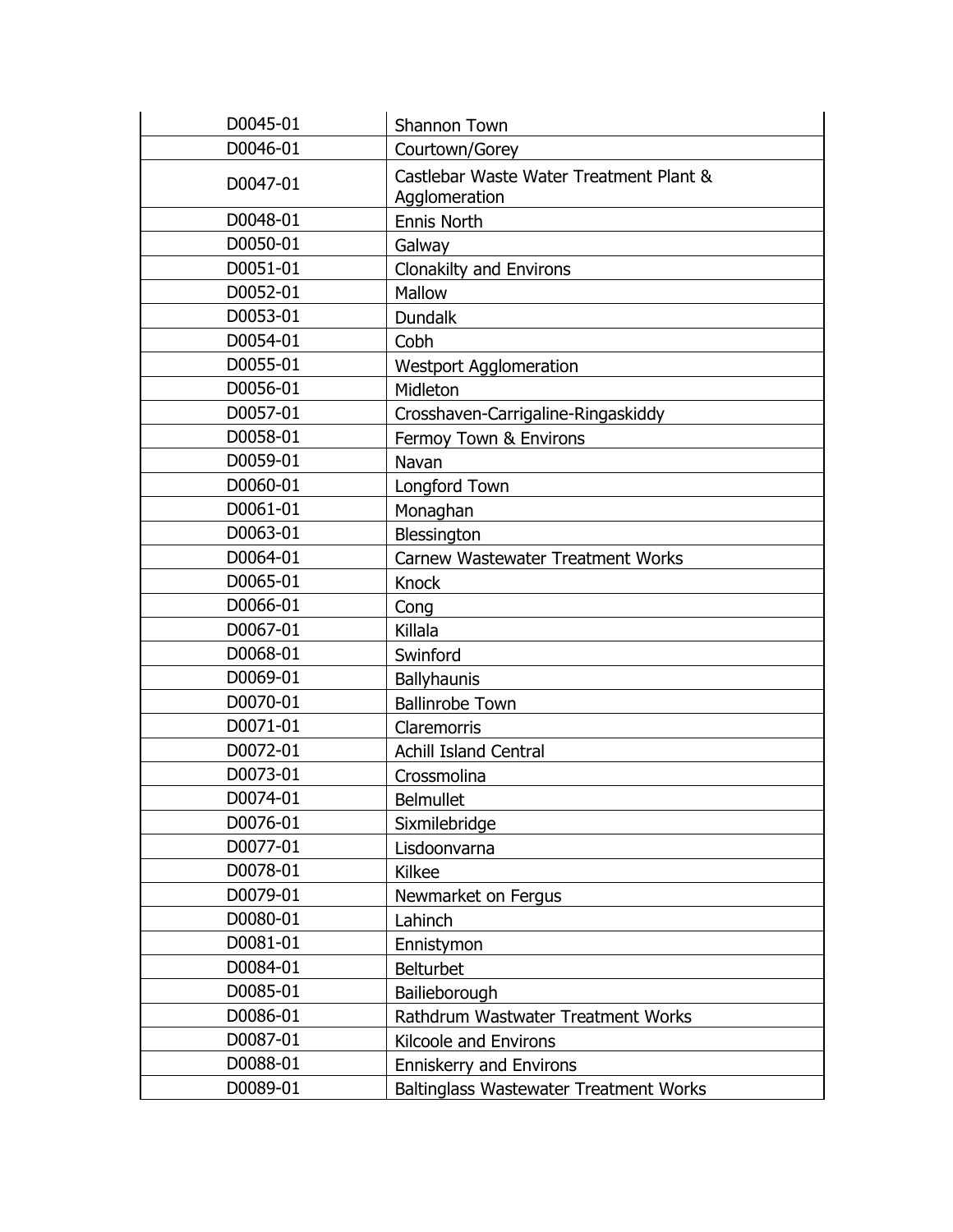| D0090-01 | Muinebheag and Leighlinbridge         |
|----------|---------------------------------------|
| D0091-01 | Tullow                                |
| D0092-01 | Tubbercurry                           |
| D0093-01 | Collooney                             |
| D0095-01 | Ballysadare                           |
| D0096-01 | Ballymahon                            |
| D0097-01 | <b>Moate and Environs</b>             |
| D0098-01 | Edgeworthstown                        |
| D0099-01 | <b>Tyrellspass</b>                    |
| D0100-01 | Killucan - Rathwire                   |
| D0101-01 | Rochfortbridge Sewerage Sceheme       |
| D0103-01 | Kilbeggan and Environs                |
| D0104-01 | Kinnegad & environs                   |
| D0105-01 | <b>Castlepollard and Environs</b>     |
| D0107-01 | Strandhill                            |
| D0108-01 | Newcastle West                        |
| D0109-01 | Birr                                  |
| D0110-01 | Edenderry                             |
| D0111-01 | <b>Dunleer</b>                        |
| D0112-01 | Rathkeale Town and Environs           |
| D0113-01 | Carndonagh/Malin                      |
| D0115-01 | Abbeyfeale                            |
| D0116-01 | Roscommon Town & Environs             |
| D0117-01 | Ardee                                 |
| D0118-01 | Castlerea                             |
| D0120-01 | Ballybofey / Stranorlar               |
| D0121-01 | <b>Boyle</b>                          |
| D0123-01 | Ballaghaderreen and Environs          |
| D0124-01 | Athboy, Rathcairn and their Environs  |
| D0125-01 | <b>Buncrana</b>                       |
| D0126-01 | Macroom                               |
| D0127-01 | Kells and Environs                    |
| D0128-01 | Ballyshannon Town & Environs          |
| D0130-01 | <b>Bundoran Town and Environs</b>     |
| D0131-01 | Enfield/Johnstown Bridge and Environs |
| D0132-01 | Kinsale                               |
| D0133-01 | <b>Duleek</b>                         |
| D0134-01 | Castlemartyr                          |
| D0135-01 | Donegal Town and Environs             |
| D0136-01 | Bandon                                |
| D0137-01 | Trim                                  |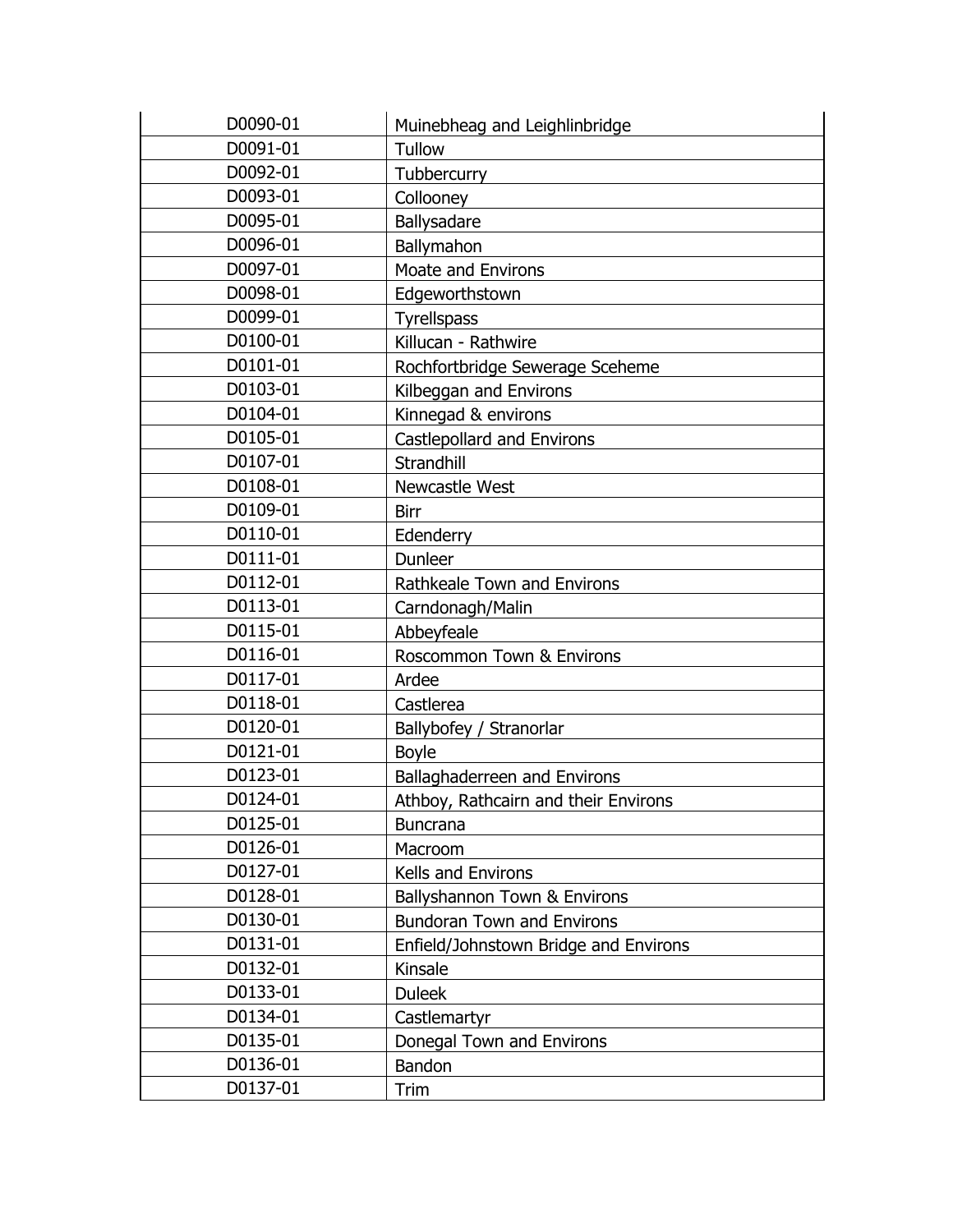| D0138-01 | Dunshaughlin                   |
|----------|--------------------------------|
| D0139-01 | Youghal                        |
| D0140-01 | North Cobh                     |
| D0141-01 | Banagher                       |
| D0142-01 | Clara                          |
| D0143-01 | <b>Blackwater and Environs</b> |
| D0144-01 | Drumshanbo                     |
| D0145-01 | Mooncoin                       |
| D0146-01 | <b>Tipperary Town</b>          |
| D0147-01 | Ferbane                        |
| D0148-01 | Carrick-on-Suir                |
| D0149-01 | Castlecomer                    |
| D0151-01 | Thomastown                     |
| D0152-01 | Mountmellick                   |
| D0153-01 | Mountrath                      |
| D0154-01 | Carrick-on-Shannon             |
| D0155-01 | Graiguenamanagh Tinnahinch     |
| D0156-01 | Abbeyleix                      |
| D0157-01 | Piltown                        |
| D0158-01 | Portarlington                  |
| D0159-01 | Callan                         |
| D0160-01 | Dunmanway                      |
| D0161-01 | Kilmuckridge and Environs      |
| D0162-01 | Ardmore                        |
| D0163-01 | <b>Bunclody and Environs</b>   |
| D0164-01 | Fethard                        |
| D0165-01 | Rosslare Harbour and Environs  |
| D0166-01 | Skibbereen                     |
| D0167-01 | Cahir                          |
| D0168-01 | <b>Bantry</b>                  |
| D0169-01 | Ferns & Environs               |
| D0170-01 | <b>Dunmore East</b>            |
| D0171-01 | Cashel                         |
| D0172-01 | Rosscarbery Owenahincha        |
| D0173-01 | Rosslare Strand and Environs   |
| D0174-02 | Coolgreany and Environs        |
| D0175-01 | Rathangan                      |
| D0176-01 | Lismore                        |
| D0177-01 | Monasterevin Town              |
| D0178-01 | Kildare Town                   |
| D0179-01 | Listowel                       |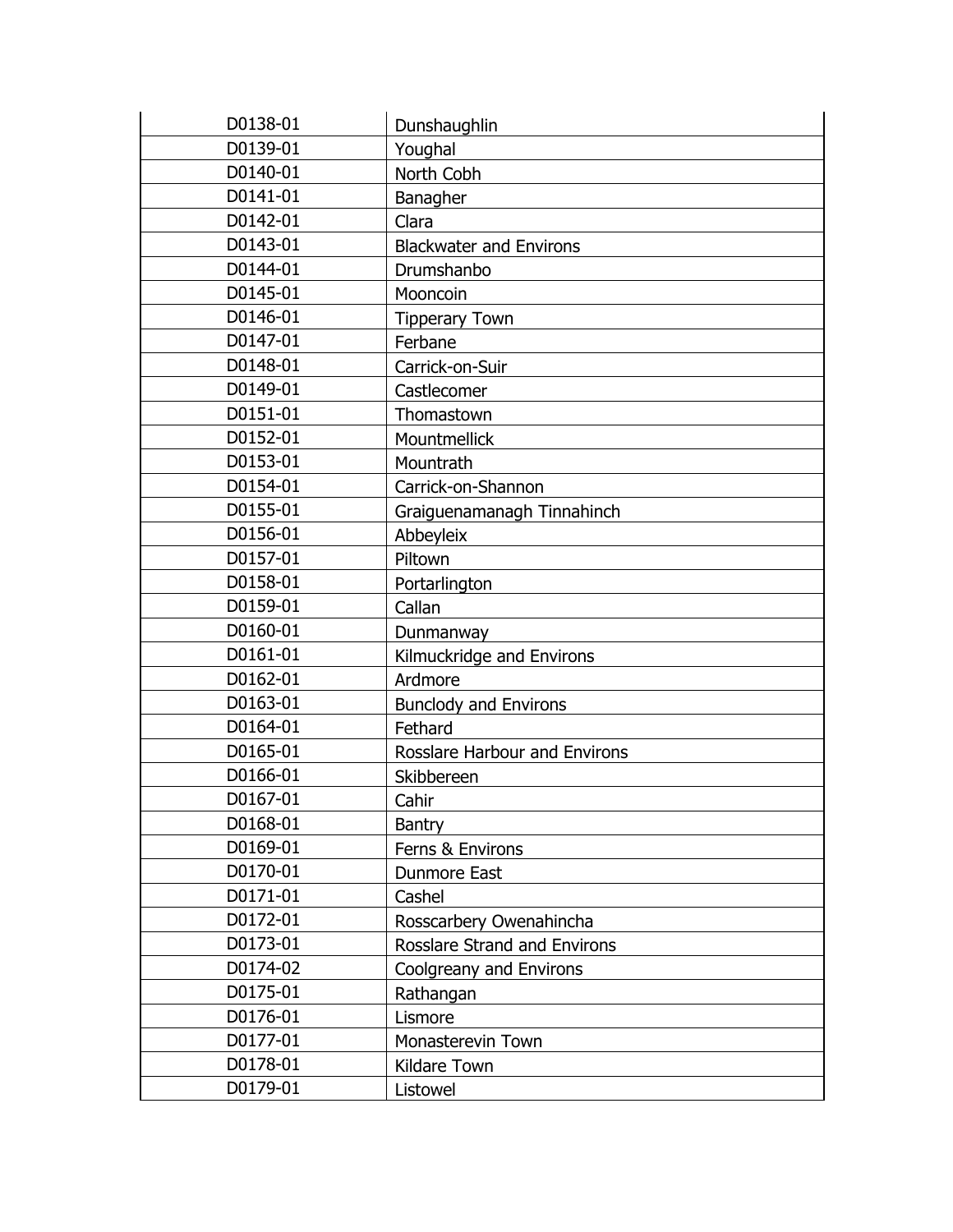| D0180-01 | Castleisland                              |
|----------|-------------------------------------------|
| D0181-01 | Cahersiveen                               |
| D0182-01 | Killorglin                                |
| D0183-01 | Ballybunion                               |
| D0184-01 | Kenmare                                   |
| D0185-01 | Dingle                                    |
| D0186-01 | Ballyheigue                               |
| D0187-01 | Granard                                   |
| D0188-01 | <b>Blackrock</b>                          |
| D0189-01 | Ballina/Killaloe                          |
| D0190-01 | Templemore                                |
| D0192-01 | Oughterard                                |
| D0193-01 | Athenry                                   |
| D0194-01 | Loughrea                                  |
| D0195-01 | Gort                                      |
| D0196-01 | Portumna                                  |
| D0197-01 | Headford                                  |
| D0198-01 | Clifden                                   |
| D0199-01 | Clareabbey                                |
| D0200-01 | Rathcormac                                |
| D0201-01 | Watergrasshill & Environs                 |
| D0202-01 | Mitchelstown                              |
| D0203-01 | Kanturk                                   |
| D0204-01 | <b>Charleville and Environs</b>           |
| D0205-01 | Castleblayney Waste Water Treatment Works |
| D0206-01 | <b>Clones and Environs</b>                |
| D0207-01 | <b>Ballybay and Environs</b>              |
| D0209-01 | Raphoe                                    |
| D0211-01 | Dunfanaghy-Portnablagh                    |
| D0213-01 | Foxford                                   |
| D0214-01 | Charlestown                               |
| D0215-01 | <b>Bangor Erris</b>                       |
| D0216-01 | <b>Balla</b>                              |
| D0217-01 | Kiltimagh                                 |
| D0218-01 | Mallaranny                                |
| D0219-01 | Mountbellew                               |
| D0220-01 | Louisburgh                                |
| D0221-01 | Tinahely                                  |
| D0222-01 | Aughrim                                   |
| D0223-01 | Roundwood                                 |
| D0224-01 | Newport                                   |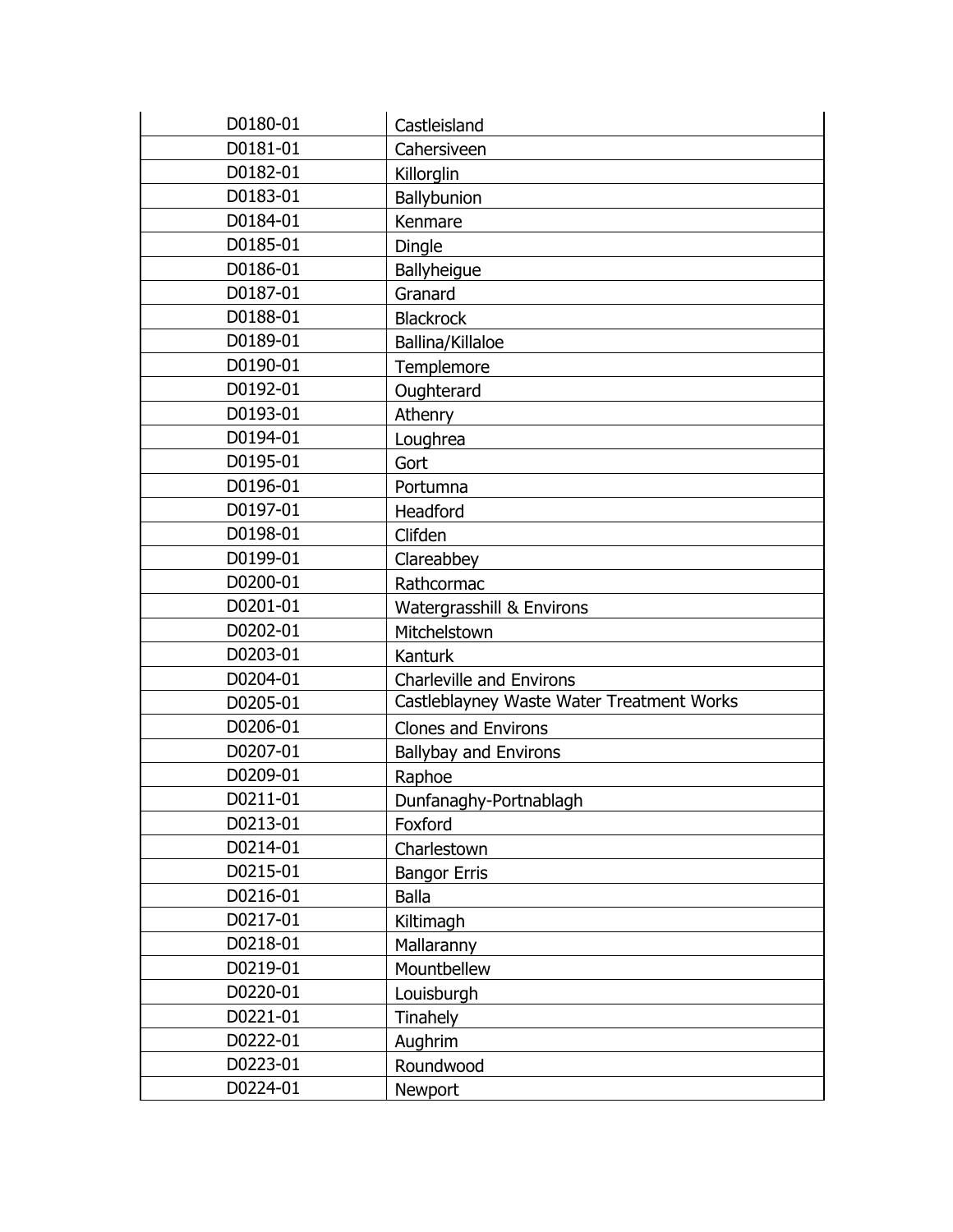| D0225-01 | Kilcormac                                  |
|----------|--------------------------------------------|
| D0226-01 | Daingean                                   |
| D0227-01 | Rhode                                      |
| D0228-01 | Strokestown                                |
| D0229-01 | <b>Ballyleague and Environs</b>            |
| D0230-01 | <b>Elphin and Environs</b>                 |
| D0231-01 | <b>Bridgetown and Environs</b>             |
| D0232-01 | Kilmore Quay Village and Environs          |
| D0233-01 | Kilmeague                                  |
| D0234-01 | Robertstown                                |
| D0236-01 | Castledermot                               |
| D0237-01 | Rathvilly                                  |
| D0238-01 | <b>Ballymore Eustace</b>                   |
| D0239-01 | Mullaghmore                                |
| D0240-01 | Rathoe                                     |
| D0241-01 | Fethard-on-Sea and Environs                |
| D0242-01 | Coill Dubh                                 |
| D0244-01 | Derrinturn                                 |
| D0245-01 | Duncannon & Environs                       |
| D0246-01 | Fenagh                                     |
| D0247-01 | <b>Ballon</b>                              |
| D0248-01 | <b>Borris Waste Water Works</b>            |
| D0250-01 | Longwood                                   |
| D0251-01 | Donore                                     |
| D0252-01 | Mullagh Waste Water Treatment Works        |
| D0253-01 | Ballyconnell Waste Water Treatment Works   |
| D0254-01 | <b>Ballivor and Environs</b>               |
| D0256-01 | Ballyjamesduff Waste Water Treatment Works |
| D0257-01 | Slane                                      |
| D0258-01 | <b>Oldcastle and Environs</b>              |
| D0259-01 | <b>Summerhill and Environs</b>             |
| D0260-01 | Knockbridge Sewerage Scheme                |
| D0261-01 | Collon                                     |
| D0262-01 | <b>Stamullen and Environs</b>              |
| D0263-01 | Louth Village Sewerage Scheme              |
| D0264-01 | Dromiskin                                  |
| D0265-01 | Clogherhead                                |
| D0266-01 | Tullyallen Sewerage Scheme                 |
| D0267-01 | Delvin                                     |
| D0268-01 | Carlingford Sewerage Scheme                |
| D0269-01 | Castlebellingham/Kilsaran Sewerage Scheme  |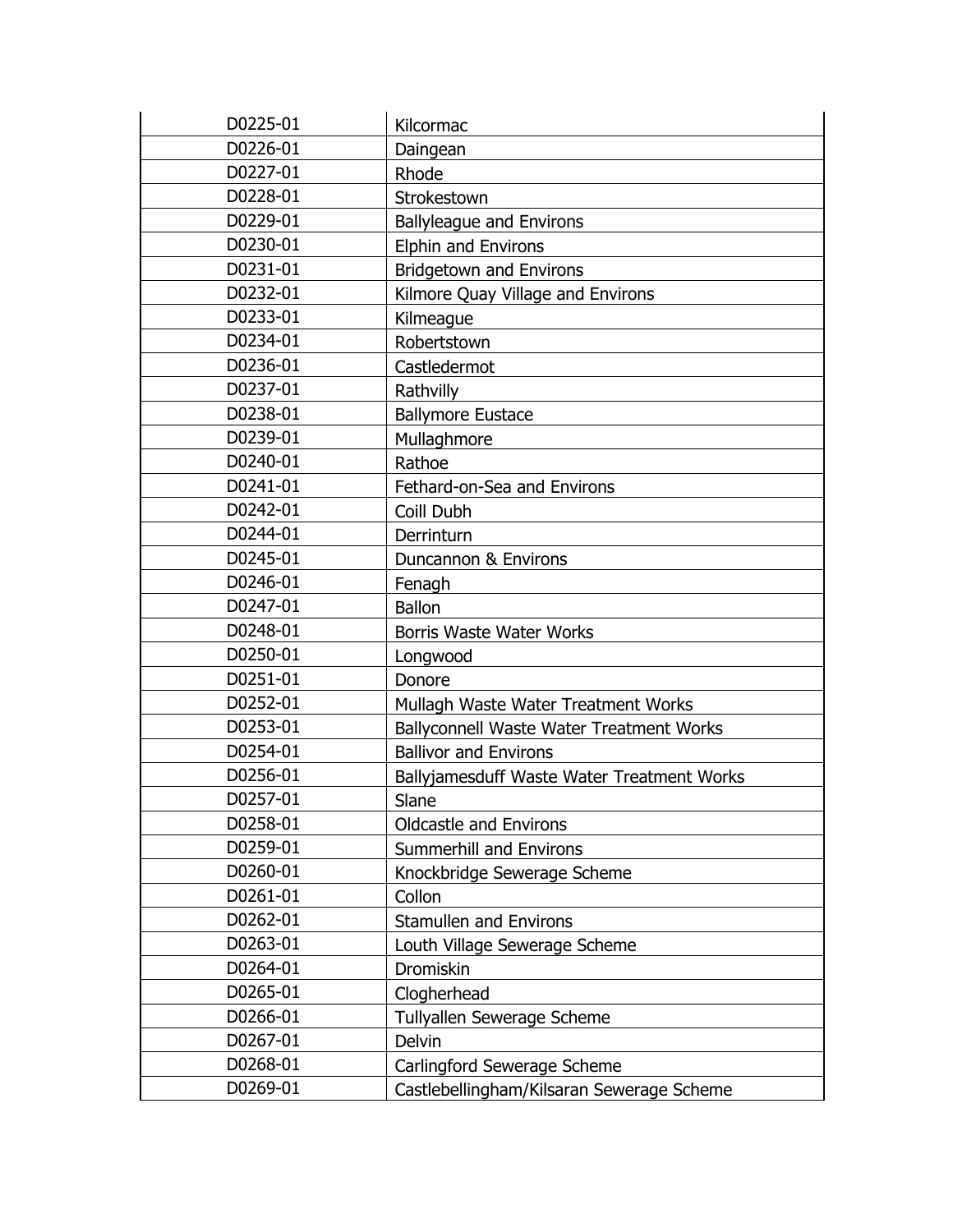| D0270-01 | Tallanstown Sewerage Scheme   |
|----------|-------------------------------|
| D0271-01 | Clonmellon                    |
| D0272-01 | Cappoquin                     |
| D0273-01 | <b>Tallow</b>                 |
| D0274-01 | Portlaw                       |
| D0275-01 | Kilmacthomas                  |
| D0276-01 | Kinvara                       |
| D0277-01 | Mohill                        |
| D0278-01 | Leitrim Village               |
| D0279-01 | Dromahair                     |
| D0280-01 | Kinlough                      |
| D0281-01 | Ballinamore                   |
| D0282-01 | Ardfert                       |
| D0283-01 | <b>Tarbert</b>                |
| D0284-01 | Fenit                         |
| D0285-01 | Sneem                         |
| D0286-01 | Glenbeigh                     |
| D0287-01 | Waterville                    |
| D0288-01 | Rathdowney                    |
| D0289-01 | <b>Durrow Agglomeration</b>   |
| D0290-01 | Borris-in-Ossory              |
| D0291-01 | Ballylynan                    |
| D0292-01 | Stradbally                    |
| D0293-01 | Castletownroche and Environs  |
| D0294-02 | Courtmacsherry and Timoleague |
| D0295-01 | Schull                        |
| D0296-01 | <b>Baltimore</b>              |
| D0297-01 | Castletownbere                |
| D0298-01 | Cloyne                        |
| D0299-01 | Ballyvourney/Ballymakeery     |
| D0300-01 | Doneraile and Environs        |
| D0301-01 | Killeagh                      |
| D0302-01 | Dromahane and Environs        |
| D0303-01 | <b>Buttevant</b>              |
| D0304-01 | Pallaskenry                   |
| D0305-01 | Kilfinnane                    |
| D0306-01 | Murroe                        |
| D0307-01 | Croom                         |
| D0308-01 | Caherconlish                  |
| D0309-01 | Doon                          |
| D0310-01 | Cappamore                     |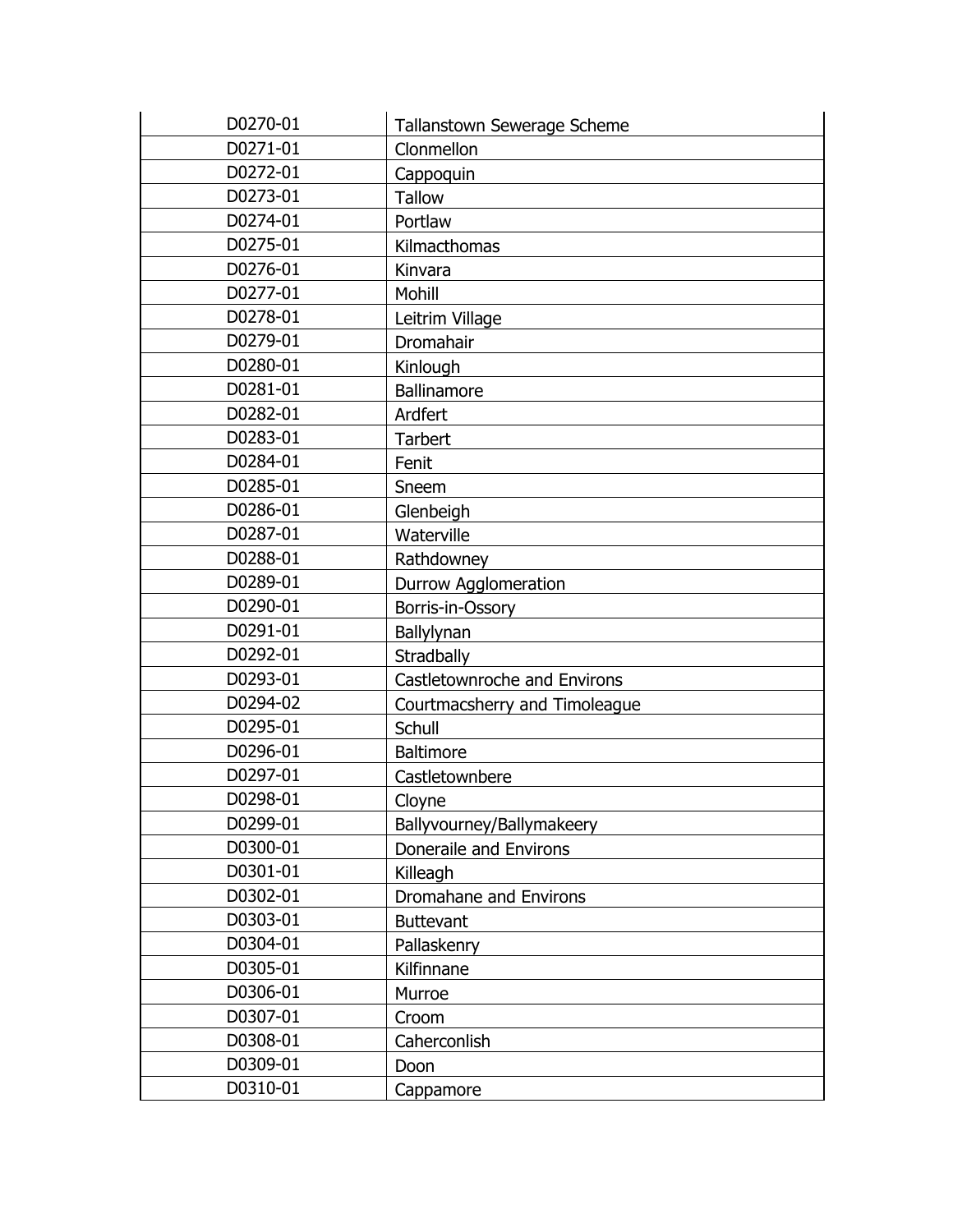| D0311-01 | Ardfinnan                               |
|----------|-----------------------------------------|
| D0312-01 | Adare                                   |
| D0313-01 | <b>Bruff Town and Environs</b>          |
| D0314-01 | <b>Hospital Town and Environs</b>       |
| D0315-01 | Askeaton                                |
| D0316-01 | Dromcollogher Town and Environs         |
| D0317-01 | Newtownforbes                           |
| D0318-01 | Quin                                    |
| D0319-01 | <b>Scarriff</b>                         |
| D0320-01 | Tulla                                   |
| D0321-01 | Miltown Malbay                          |
| D0322-01 | Clarecastle                             |
| D0323-01 | Borrisoleigh                            |
| D0324-01 | Doonbeg                                 |
| D0325-01 | Newport                                 |
| D0326-01 | Borrisokane                             |
| D0327-01 | Ballyvaughan Wastewater Treatment Plant |
| D0328-01 | Ladysbridge                             |
| D0329-01 | Killeens                                |
| D0331-01 | Milltown                                |
| D0332-01 | <b>Millstreet &amp; Environs</b>        |
| D0333-01 | Newmarket and Environs                  |
| D0334-01 | Kilworth and Environs                   |
| D0335-01 | Gowran                                  |
| D0336-01 | Urlingford                              |
| D0337-01 | Ballyragget                             |
| D0339-01 | Paulstown                               |
| D0340-01 | Clogh - Moneenroe                       |
| D0341-01 | Ramelton                                |
| D0342-01 | Milford                                 |
| D0343-01 | Falcarragh                              |
| D0344-01 | Convoy                                  |
| D0345-01 | Rathmullan                              |
| D0346-01 | Emyvale                                 |
| D0347-01 | Glaslough                               |
| D0348-01 | Inniskeen                               |
| D0349-01 | Newtowncunningham                       |
| D0350-01 | Downings                                |
| D0351-01 | Ballyliffen                             |
| D0352-01 | Lifford                                 |
| D0353-01 | Stradbally                              |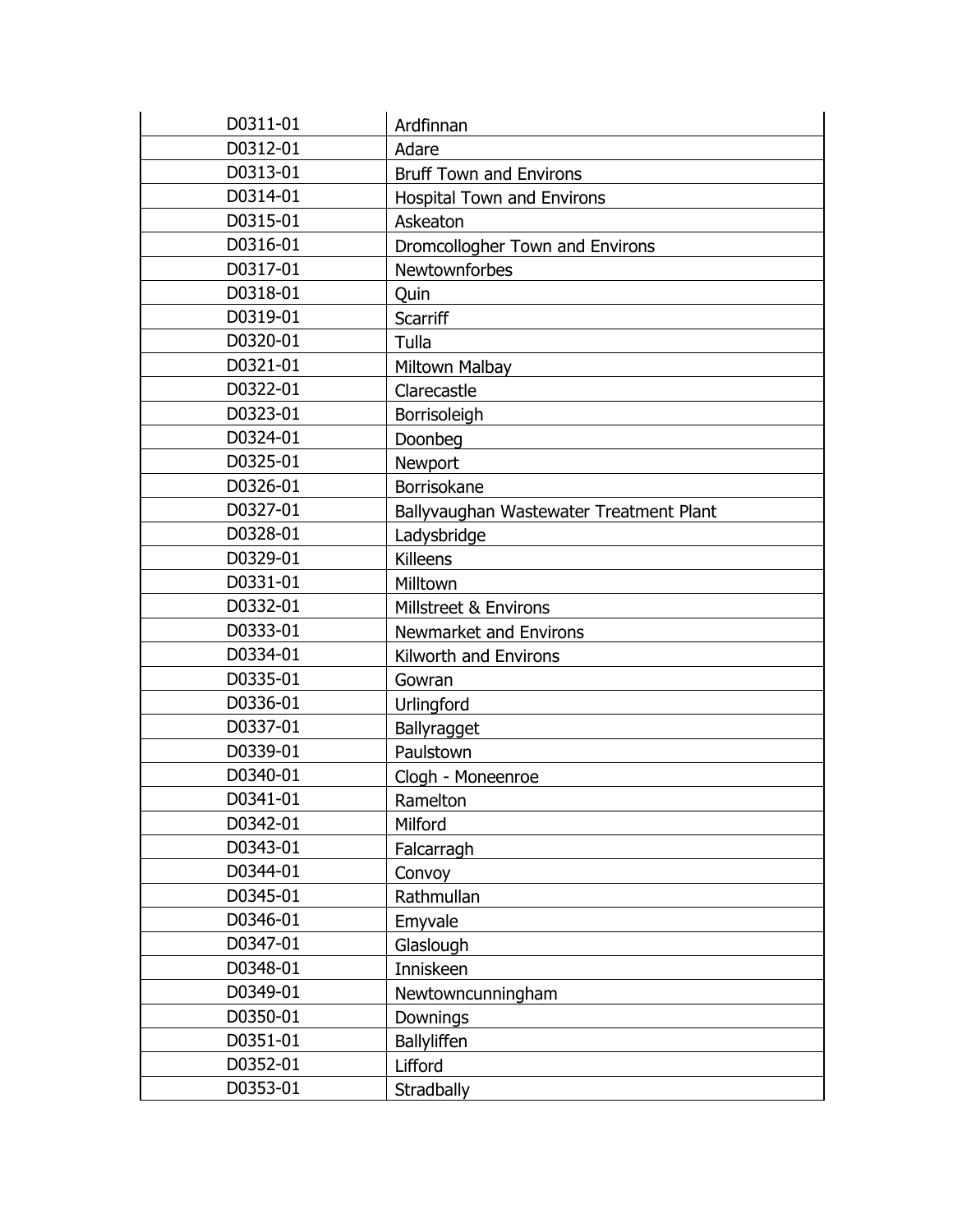| D0355-01 | <b>Ballindine &amp; Environs</b> |
|----------|----------------------------------|
| D0356-01 | Ballycastle                      |
| D0357-01 | Kilkelly                         |
| D0358-01 | Baile na nGall                   |
| D0359-01 | Shrule                           |
| D0361-01 | Kilmaine                         |
| D0362-01 | Ballinagar                       |
| D0363-01 | Kinnitty                         |
| D0364-01 | Mucklagh                         |
| D0365-01 | Shinrone                         |
| D0366-01 | Belcarra                         |
| D0367-01 | Doogort                          |
| D0369-01 | Cloghan                          |
| D0370-01 | Dunmore                          |
| D0371-01 | Ballygar                         |
| D0373-01 | Easky                            |
| D0376-01 | Frenchpark and Environs          |
| D0377-01 | Hodson Bay and Environs          |
| D0379-01 | Glenamaddy Town                  |
| D0380-01 | Lahardane                        |
| D0381-01 | Grange                           |
| D0384-01 | <b>Ballinakill</b>               |
| D0385-01 | Ballyroan                        |
| D0386-01 | Clonaslee                        |
| D0387-01 | Castletown                       |
| D0388-01 | Carraroe                         |
| D0390-01 | Myshall                          |
| D0391-01 | Palatine                         |
| D0392-01 | Coolaney                         |
| D0394-01 | Cliffony                         |
| D0396-01 | Spiddal                          |
| D0397-01 | <b>Tagoat and Environs</b>       |
| D0398-01 | Ballaghkeen and Environs         |
| D0400-01 | Bennettsbridge                   |
| D0401-01 | Johnstown                        |
| D0402-01 | <b>Ballycanew and Environs</b>   |
| D0403-01 | Moylough                         |
| D0404-01 | Clonroche and Environs           |
| D0405-01 | <b>Camolin and Environs</b>      |
| D0407-01 | <b>Ballymurn and Environs</b>    |
| D0408-01 | Roosky and Environs              |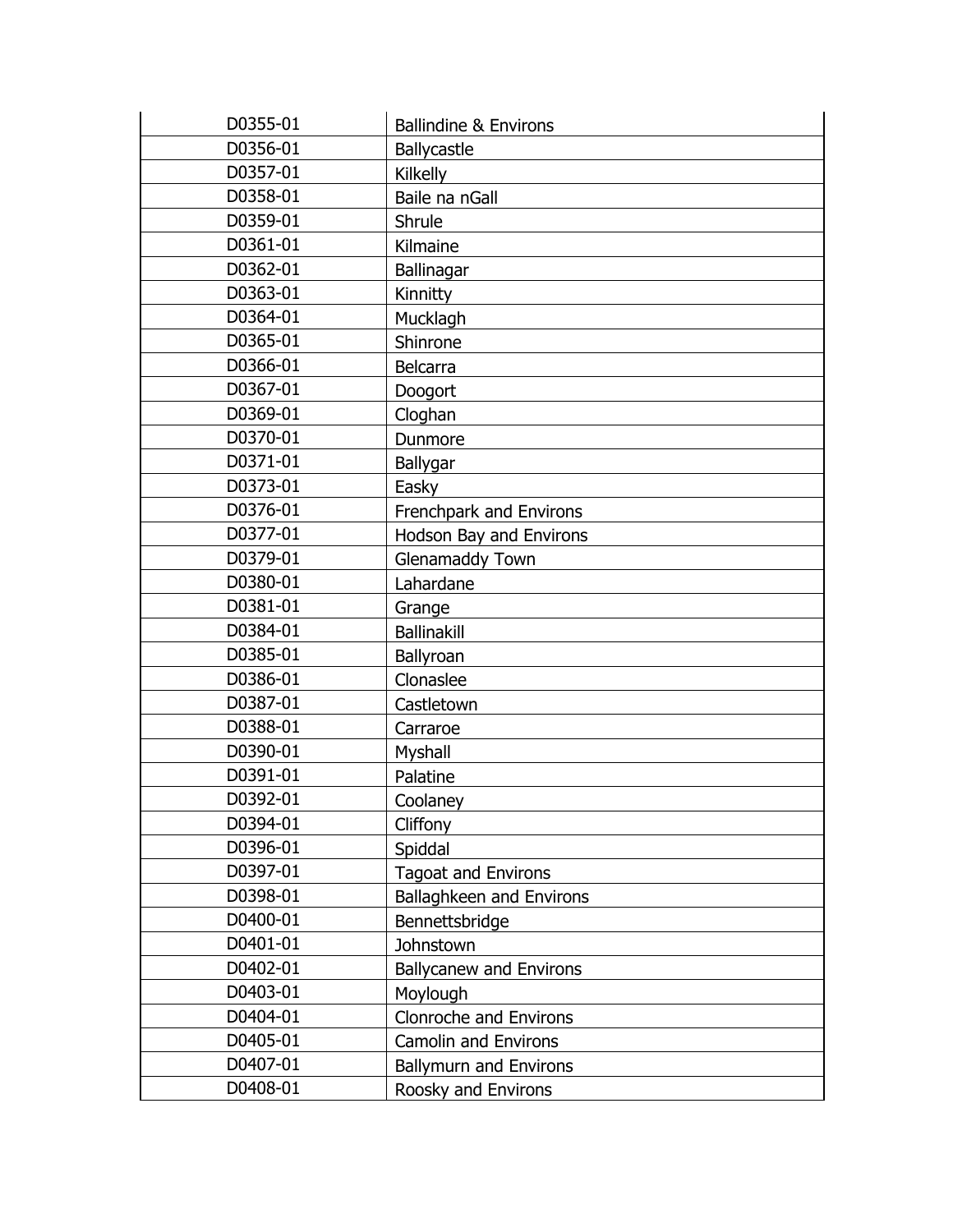| D0409-01 | Campile and Environs            |
|----------|---------------------------------|
| D0410-01 | Newcastle                       |
| D0411-01 | Avoca                           |
| D0412-01 | <b>Ballinaclash</b>             |
| D0414-01 | Redcross                        |
| D0415-01 | Laragh                          |
| D0416-01 | Kilpedder                       |
| D0417-01 | Abbeydorney                     |
| D0418-01 | Ballyduff                       |
| D0419-01 | Rathmore                        |
| D0420-01 | Kilkishen                       |
| D0421-01 | Knightstown                     |
| D0422-01 | Inagh                           |
| D0423-01 | Whitegate-Aghada                |
| D0424-01 | Crusheen                        |
| D0425-01 | Kilbrittain                     |
| D0426-01 | <b>Dripsey</b>                  |
| D0427-01 | Coachford                       |
| D0429-01 | Innishannon                     |
| D0430-01 | Liscannor                       |
| D0431-01 | <b>Ballingeary</b>              |
| D0432-01 | <b>Ballyhooley and Environs</b> |
| D0433-01 | Riverstick                      |
| D0434-01 | Corofin                         |
| D0435-01 | <b>Ballinode</b>                |
| D0437-01 | <b>Boherbue and Environs</b>    |
| D0438-01 | <b>Bweeng and Environs</b>      |
| D0439-01 | Conna and Environs              |
| D0440-01 | Cappawhite                      |
| D0441-01 | Ballyclough                     |
| D0442-01 | Kildorrery                      |
| D0443-01 | Killenaule                      |
| D0444-01 | Churchtown and Environs         |
| D0445-01 | Clondulane and Environs         |
| D0447-01 | Killavullen and Environs        |
| D0448-01 | <b>Banteer and Environs</b>     |
| D0449-01 | Castlelyons and Environs        |
| D0450-01 | Glanworth                       |
| D0452-01 | Kilsheelan                      |
| D0453-01 | Clogheen                        |
| D0454-01 | Rockcorry                       |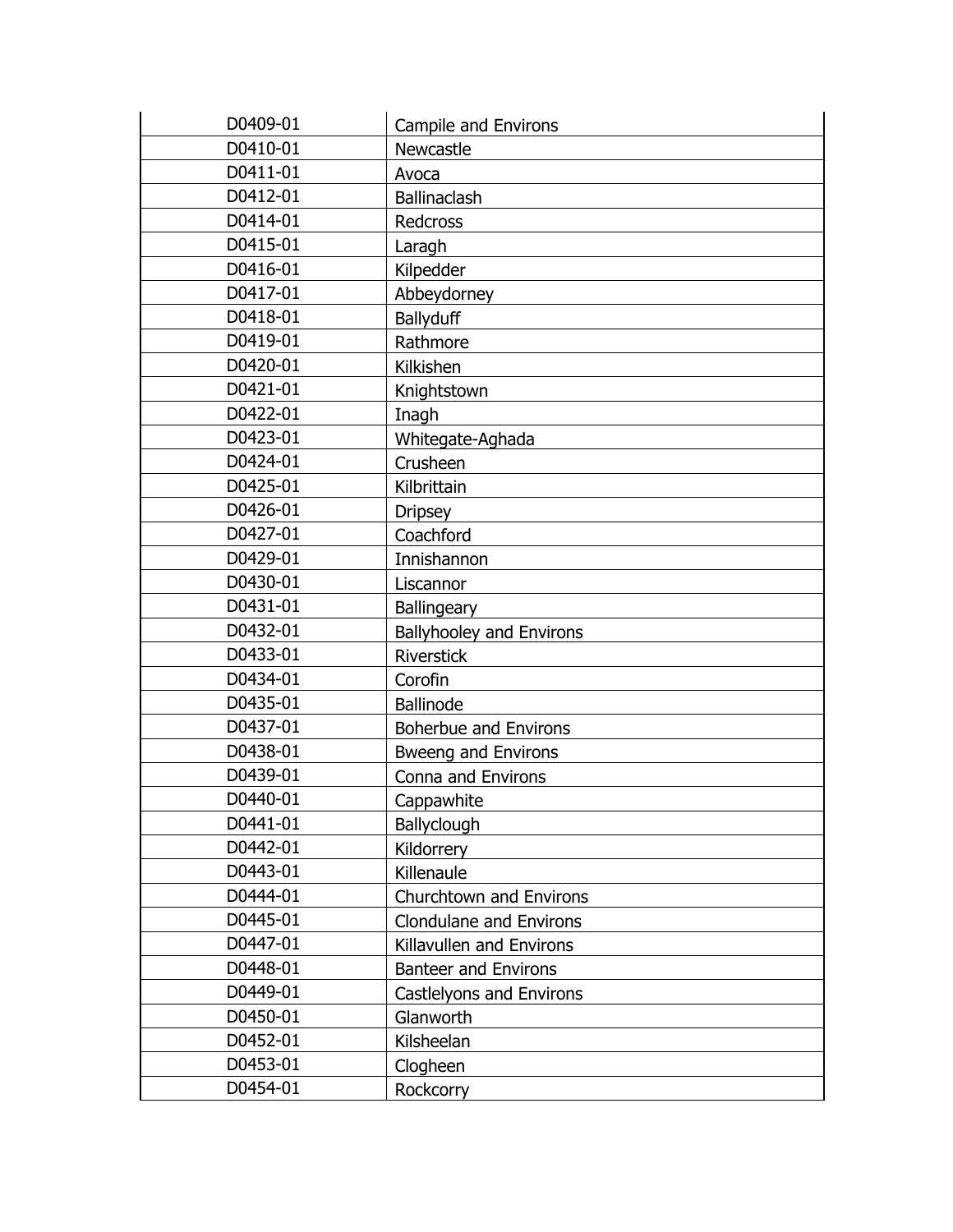| D0456-01 | Mullinahone          |
|----------|----------------------|
| D0458-01 | <b>Newbliss</b>      |
| D0459-01 | Ballylongford        |
| D0460-01 | <b>Fieries</b>       |
| D0461-01 | Castlegregory        |
| D0462-01 | Lixnaw               |
| D0463-01 | Knockaconny          |
| D0464-01 | Smithborough         |
| D0467-01 | Ballydehob           |
| D0468-01 | Castletownshend      |
| D0469-01 | <b>Union Hall</b>    |
| D0470-01 | Drimoleague          |
| D0471-01 | Glengarriff          |
| D0472-01 | Ballineen/Enniskeane |
| D0474-01 | Twomileborris        |
| D0475-01 | Cloughjordan         |
| D0476-01 | Dunlavin             |
| D0478-01 | Holycross            |
| D0479-01 | Kentstown            |
| D0480-01 | Littleton            |
| D0481-01 | Kilmainhamwood       |
| D0482-01 | Ballynacarrigy       |
| D0483-01 | Drumconrath          |
| D0485-01 | Collinstown          |
| D0486-01 | Kildalkey            |
| D0487-01 | Nobber               |
| D0488-01 | Carlanstown          |
| D0493-01 | Allenwood            |
| D0494-01 | Scotstown            |
| D0495-01 | Shercock             |
| D0496-01 | Ballyhaise           |
| D0497-01 | Arvagh               |
| D0498-01 | <b>Blacklion</b>     |
| D0499-01 | Killeshandra         |
| D0500-01 | <b>Kilnaleck</b>     |
| D0502-01 | <b>Foynes</b>        |
| D0503-01 | Pallasgreen          |
| D0504-01 | Glin                 |
| D0505-01 | Oola                 |
| D0506-01 | <b>Bruree</b>        |
| D0508-01 | Athea                |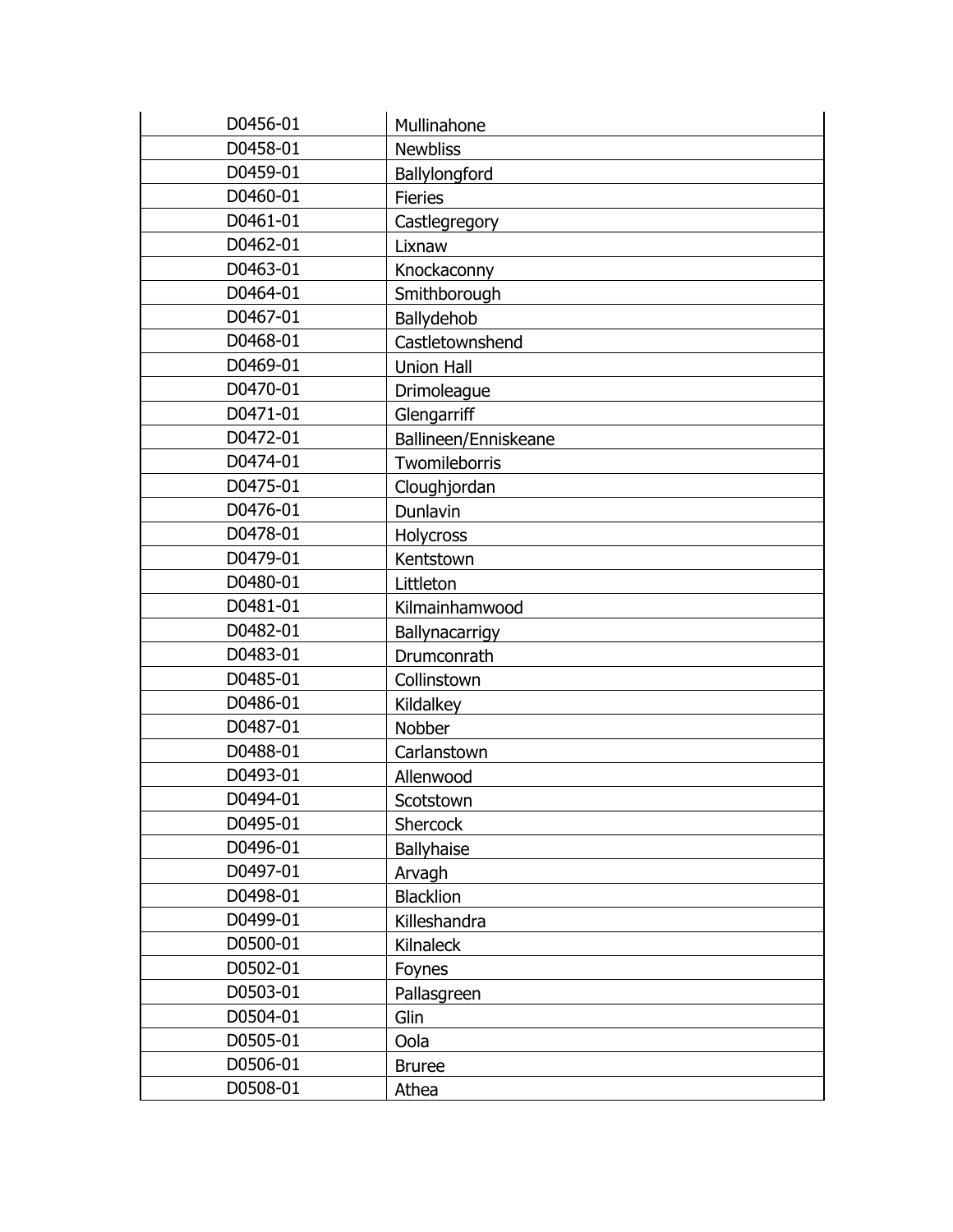| D0509-01 | Ballymore                         |
|----------|-----------------------------------|
| D0510-01 | Multyfarnham village and environs |
| D0511-01 | <b>Achill Sound</b>               |
| D0512-01 | Ardara                            |
| D0513-01 | Kilmacrennan                      |
| D0515-01 | Glenville                         |
| D0516-01 | Ballycotton                       |
| D0517-01 | Carrignavar                       |
| D0518-01 | Killygordon                       |
| D0519-01 | Manorcunningham                   |
| D0522-01 | Mountcharles                      |
| D0523-01 | Carrigart                         |
| D0524-01 | <b>Termonbarry and Environs</b>   |
| D0525-01 | Kilmacow                          |
| D0526-01 | Freshford                         |
| D0528-01 | Fiddown                           |
| D0529-01 | Goresbridge                       |
| D0530-01 | Ballyhale-Knocktopher             |
| D0531-01 | <b>Burnfoot</b>                   |
| D0532-01 | <b>Bridgend</b>                   |
| D0533-01 | Clonmany                          |
| D0534-01 | Creeslough                        |
| D0535-01 | Fahan                             |
| D0536-02 | Kilmurry Ibrickane                |
| D0537-01 | Killea                            |
| D0538-01 | St Johnston                       |
| D0539-01 | Rossnowlagh                       |
| D0540-01 | Ballygarvan                       |
| D0541-01 | Belgooly                          |
| D0543-01 | Claregalway                       |